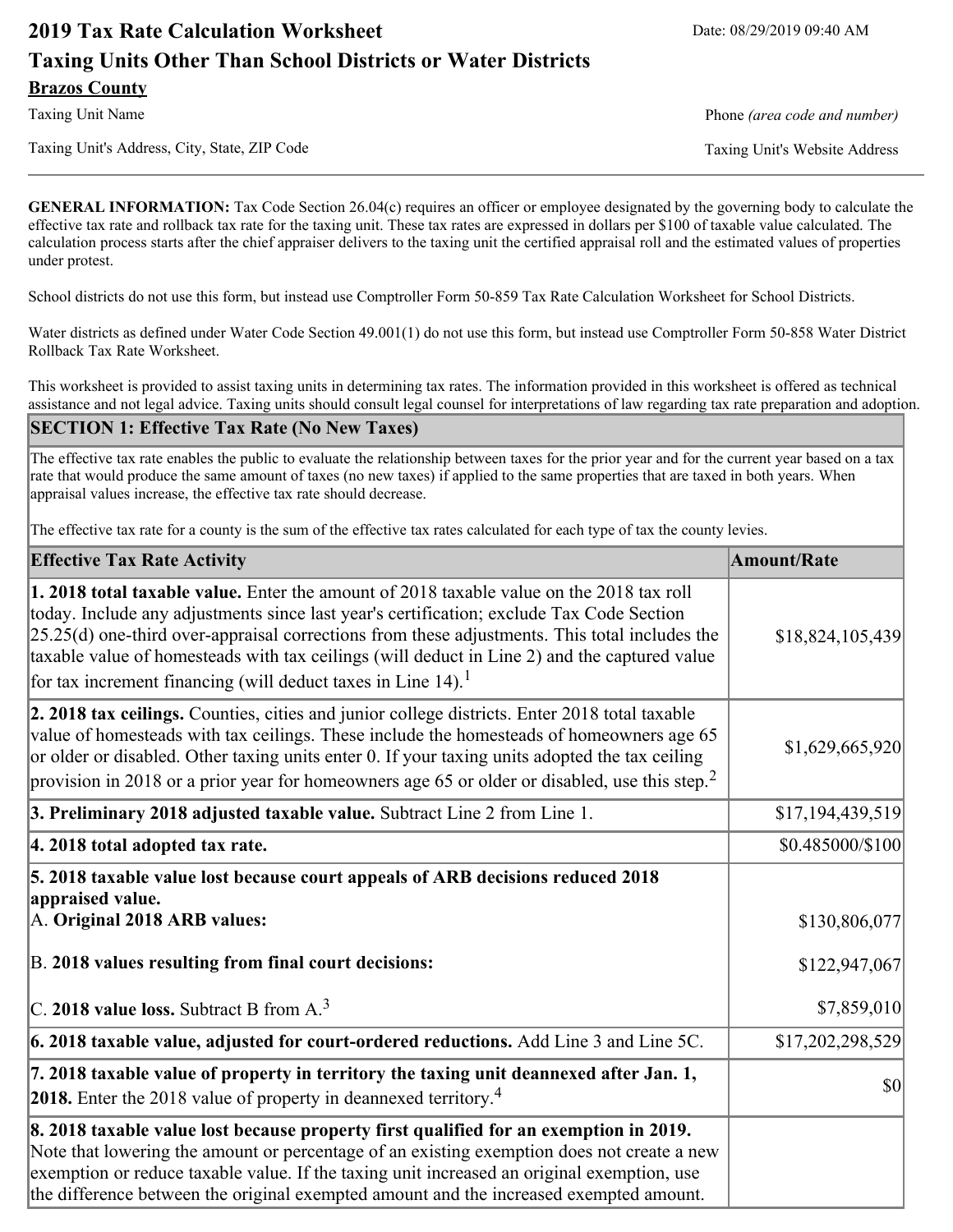| Do not include value lost due to freeport or goods-in-transit exemptions.                                                                                                                                                                                                                                                                                                                                              |                  |
|------------------------------------------------------------------------------------------------------------------------------------------------------------------------------------------------------------------------------------------------------------------------------------------------------------------------------------------------------------------------------------------------------------------------|------------------|
| A. Absolute exemptions. Use 2018 market value:                                                                                                                                                                                                                                                                                                                                                                         | \$29,123,172     |
| B. Partial exemptions. 2019 exemption amount or 2019 percentage exemption times 2018<br>value:                                                                                                                                                                                                                                                                                                                         | \$35,619,719     |
| C. Value loss. Add A and $B^5$ .                                                                                                                                                                                                                                                                                                                                                                                       | \$64,742,891     |
| 9. 2018 taxable value lost because property first qualified for agricultural appraisal (1-<br>d or 1-d-1), timber appraisal, recreational/scenic appraisal or public access airport<br>special appraisal in 2019. Use only properties that qualified in 2019 for the first time; do<br>not use properties that qualified in 2018.                                                                                      |                  |
| A. 2018 market value:                                                                                                                                                                                                                                                                                                                                                                                                  | \$8,444,372      |
| B. 2019 productivity or special appraised value:                                                                                                                                                                                                                                                                                                                                                                       | \$62,620         |
| C. Value loss. Subtract B from $A6$                                                                                                                                                                                                                                                                                                                                                                                    | \$8,381,752      |
| 10. Total adjustments for lost value. Add lines 7, 8C and 9C.                                                                                                                                                                                                                                                                                                                                                          | \$73,124,643     |
| 11. 2018 adjusted taxable value. Subtract Line 10 from Line 6.                                                                                                                                                                                                                                                                                                                                                         | \$17,129,173,886 |
| 12. Adjusted 2018 taxes. Multiply Line 4 by Line 11 and divide by \$100.                                                                                                                                                                                                                                                                                                                                               | \$83,076,493     |
| 13. Taxes refunded for years preceding tax year 2018. Enter the amount of taxes refunded<br>by the taxing unit for tax years preceding tax year 2018. Types of refunds include court<br>decisions, Tax Code Section 25.25(b) and (c) corrections and Tax Code Section 31.11<br>payment errors. Do not include refunds for tax year 2018. This line applies only to tax years<br>preceding tax year $2018$ <sup>7</sup> | \$244,259        |
| 14. Taxes in tax increment financing (TIF) for tax year 2018. Enter the amount of taxes<br>paid into the tax increment fund for a reinvestment zone as agreed by the taxing unit. If the<br>taxing unit has no 2019 captured appraised value in Line 16D, enter $08$                                                                                                                                                   | \$1,390,770      |
| [15. Adjusted 2018 taxes with refunds and TIF adjustment. Add Lines 12 and 13, subtract<br>Line $149$                                                                                                                                                                                                                                                                                                                  | \$81,929,982     |
| 16. Total 2019 taxable value on the 2019 certified appraisal roll today. This value<br>includes only certified values and includes the total taxable value of homesteads with tax<br>ceilings (will deduct in Line 18). These homesteads include homeowners age 65 or older or<br>disabled. $10$                                                                                                                       |                  |
| A. Certified values:                                                                                                                                                                                                                                                                                                                                                                                                   | \$20,151,663,824 |
| B. Counties: Include railroad rolling stock values certified by the Comptroller's office:                                                                                                                                                                                                                                                                                                                              | \$0              |
| C. Pollution control and energy storage system exemption: Deduct the value of property<br>exempted for the current tax year for the first time as pollution control or energy storage<br>system property:                                                                                                                                                                                                              | \$0              |
| D. Tax increment financing: Deduct the 2019 captured appraised value of property taxable<br>by a taxing unit in a tax increment financing zone for which the 2019 taxes will be deposited<br>into the tax increment fund. Do not include any new property value that will be included in<br>Line 21 below. <sup>11</sup>                                                                                               | \$309,993,929    |
| <b>E. Total 2019 value.</b> Add A and B, then subtract C and D.                                                                                                                                                                                                                                                                                                                                                        | \$19,841,669,895 |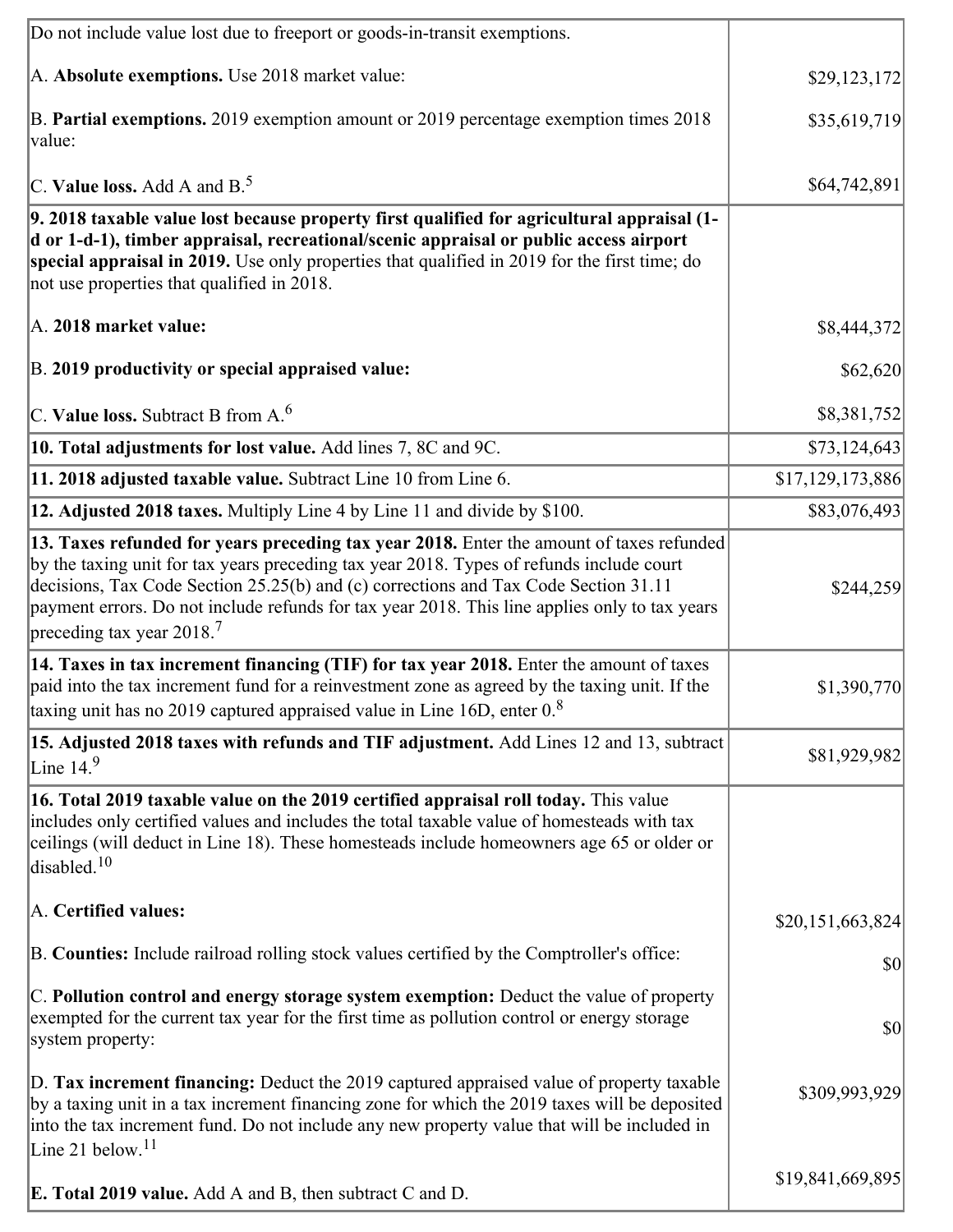| $ 17$ . Total value of properties under protest or not included on certified appraisal roll. <sup>12</sup>                                                                                                                                                                                                                                                                                                                                                                                                                                                                                                                                                         |                   |
|--------------------------------------------------------------------------------------------------------------------------------------------------------------------------------------------------------------------------------------------------------------------------------------------------------------------------------------------------------------------------------------------------------------------------------------------------------------------------------------------------------------------------------------------------------------------------------------------------------------------------------------------------------------------|-------------------|
| A. 2019 taxable value of properties under protest. The chief appraiser certifies a list of<br>properties still under ARB protest. The list shows the appraisal district's value and the<br>taxpayer's claimed value, if any, or an estimate of the value if the taxpayer wins. For each of<br>the properties under protest, use the lowest of these values. Enter the total value. <sup>13</sup>                                                                                                                                                                                                                                                                   | \$9,483,927       |
| B. 2019 value of properties not under protest or included on certified appraisal roll.<br>The chief appraiser gives taxing units a list of those taxable properties that the chief<br>appraiser knows about, but are not included in the appraisal roll certification. These<br>properties also are not on the list of properties that are still under protest. On this list of<br>properties, the chief appraiser includes the market value, appraised value and exemptions for<br>the preceding year and a reasonable estimate of the market value, appraised value and<br>exemptions for the current year. Use the lower market, appraised or taxable value (as | $ 10\rangle$      |
| appropriate). Enter the total value. <sup>14</sup><br>C. Total value under protest or not certified: Add A and B.                                                                                                                                                                                                                                                                                                                                                                                                                                                                                                                                                  | \$9,483,927       |
| 18. 2019 tax ceilings. Counties, cities and junior colleges enter 2019 total taxable value of<br>homesteads with tax ceilings. These include the homesteads of homeowners age 65 or older<br>or disabled. Other taxing units enter 0. If your taxing units adopted the tax ceiling provision<br>$\vert$ in 2018 or a prior year for homeowners age 65 or older or disabled, use this step. <sup>15</sup>                                                                                                                                                                                                                                                           | \$1,716,646,166   |
| 19. 2019 total taxable value. Add Lines 16E and 17C. Subtract Line 18.                                                                                                                                                                                                                                                                                                                                                                                                                                                                                                                                                                                             | \$18,134,507,656  |
| 20. Total 2019 taxable value of properties in territory annexed after Jan. 1, 2018.<br>Include both real and personal property. Enter the 2019 value of property in territory<br>annexed. <sup>16</sup>                                                                                                                                                                                                                                                                                                                                                                                                                                                            | $ 10\rangle$      |
| 21. Total 2019 taxable value of new improvements and new personal property located<br>in new improvements. New means the item was not on the appraisal roll in 2018. An<br>improvement is a building, structure, fixture or fence erected on or affixed to land. New<br>additions to existing improvements may be included if the appraised value can be<br>determined. New personal property in a new improvement must have been brought into the<br>taxing unit after Jan. 1, 2018, and be located in a new improvement. New improvements do<br>include property on which a tax abatement agreement has expired for $2019$ . <sup>17</sup>                       | \$527,227,258     |
| 22. Total adjustments to the 2019 taxable value. Add Lines 20 and 21.                                                                                                                                                                                                                                                                                                                                                                                                                                                                                                                                                                                              | \$527,227,258     |
| 23. 2019 adjusted taxable value. Subtract Line 22 from Line 19.                                                                                                                                                                                                                                                                                                                                                                                                                                                                                                                                                                                                    | \$17,607,280,398  |
| 24. 2019 effective tax rate. Divide Line 15 by Line 23 and multiply by \$100. <sup>18</sup>                                                                                                                                                                                                                                                                                                                                                                                                                                                                                                                                                                        | \$0.465318/\$100  |
| <b>25. COUNTIES ONLY.</b> Add together the effective tax rates for each type of tax the county<br>levies. The total is the 2019 county effective tax rate. <sup>19</sup>                                                                                                                                                                                                                                                                                                                                                                                                                                                                                           | $$0.465318/\$100$ |

- 
- <sup>1</sup>Tex. Tax Code Section 26.012(14) <sup>9</sup>Tex. Tax Code Section 26.012(13) <sup>9</sup>Tex. Tax Code Section 26.012
- <sup>2</sup>Tex. Tax Code Section 26.012(14) <sup>10</sup>Tex. Tax Code Section 26.012<br><sup>3</sup>Tex. Tax Code Section 26.03(c) <sup>11</sup>Tex. Tax Code Section 26.03(c)
	- <sup>12</sup>Tex. Tax Code Section 26.01(c) and (d) <sup>13</sup>Tex. Tax Code Section 26.01(c)
- ${}^{3}$ Tex. Tax Code Section 26.012(13)<br> ${}^{4}$ Tex. Tax Code Section 26.012(15)
- <sup>5</sup>Tex. Tax Code Section 26.012(15) <sup>13</sup>Tex. Tax Code Section 26.01(c)<br><sup>6</sup>Tex. Tax Code Section 26.012(15) <sup>14</sup>Tex. Tax Code Section 26.01(d)
	-
- <sup>6</sup>Tex. Tax Code Section 26.012(15) <sup>14</sup>Tex. Tax Code Section 26.01(d)<br><sup>7</sup>Tex. Tax Code Section 26.012(13) <sup>15</sup>Tex. Tax Code Section 26.012(6)
- $7$ Tex. Tax Code Section 26.012(13)<br><sup>8</sup>Tex. Tax Code Section 26.03(c)
- $16$ Tex. Tax Code Section 26.012(17)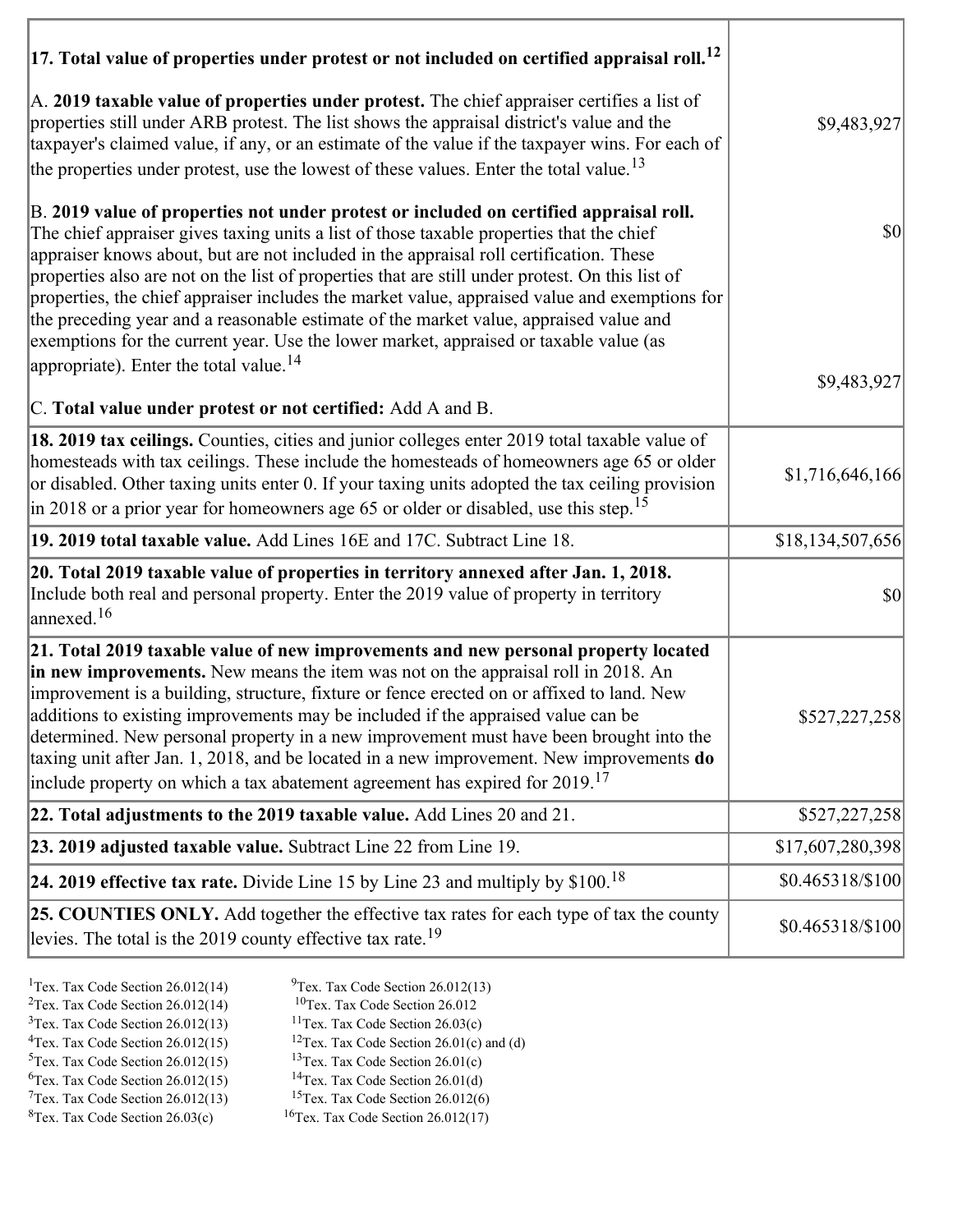## **SECTION 2: Rollback Tax Rate**

The rollback tax rate is split into two separate rates:

- 1. **Maintenance and Operations (M&O):** The M&O portion is the tax rate that is needed to raise the same amount of taxes that the taxing unit levied in the prior year plus eight percent. This rate accounts for such things as salaries, utilities and day-to-day operations.
- 2. **Debt:** The debt tax rate includes the debt service necessary to pay the taxing unit's debt payments in the coming year. This rate accounts for principal and interest on bonds and other debt secured by property tax revenue.

The rollback tax rate for a county is the sum of the rollback tax rates calculated for each type of tax the county levies. In most cases the rollback tax rate exceeds the effective tax rate, but occasionally decreases in a taxing unit's debt service will cause the effective tax rate to be higher than the rollback tax rate.

| <b>Rollback Tax Rate Activity</b>                                                                                                                                                                                                                                                                                                                                                                                                                                                                                                                                                                                                                                       | <b>Amount/Rate</b> |
|-------------------------------------------------------------------------------------------------------------------------------------------------------------------------------------------------------------------------------------------------------------------------------------------------------------------------------------------------------------------------------------------------------------------------------------------------------------------------------------------------------------------------------------------------------------------------------------------------------------------------------------------------------------------------|--------------------|
| 26. 2018 maintenance and operations ( $M&O$ ) tax rate.                                                                                                                                                                                                                                                                                                                                                                                                                                                                                                                                                                                                                 | \$0.431700/\$100   |
| 27. 2018 adjusted taxable value. Enter the amount from Line 11.                                                                                                                                                                                                                                                                                                                                                                                                                                                                                                                                                                                                         | \$17,129,173,886   |
| 28. 2018 M&O taxes.                                                                                                                                                                                                                                                                                                                                                                                                                                                                                                                                                                                                                                                     |                    |
| A. Multiply Line 26 by Line 27 and divide by \$100.                                                                                                                                                                                                                                                                                                                                                                                                                                                                                                                                                                                                                     | \$73,946,643       |
| B. Cities, counties and hospital districts with additional sales tax: Amount of additional<br>sales tax collected and spent on M&O expenses in 2018. Enter amount from full year's sales<br>tax revenue spent for M&O in 2018 fiscal year, if any. Other taxing units enter 0. Counties<br>exclude any amount that was spent for economic development grants from the amount of<br>sales tax spent.                                                                                                                                                                                                                                                                     | \$18,707,419       |
| C. Counties: Enter the amount for the state criminal justice mandate. If second or later year,<br>the amount is for increased cost above last year's amount. Other taxing units enter 0.                                                                                                                                                                                                                                                                                                                                                                                                                                                                                | \$24,303           |
| D. Transferring function: If discontinuing all of a department, function or activity and<br>transferring it to another taxing unit by written contract, enter the amount spent by the taxing<br>unit discontinuing the function in the 12 months preceding the month of this calculation. If<br>the taxing unit did not operate this function for this 12-month period, use the amount spent<br>in the last full fiscal year in which the taxing unit operated the function. The taxing unit<br>discontinuing the function will subtract this amount in H below. The taxing unit receiving<br>the function will add this amount in H below. Other taxing units enter 0. | $ 10\rangle$       |
| E. Taxes refunded for years preceding tax year 2018: Enter the amount of M&O taxes<br>refunded in the preceding year for taxes before that year. Types of refunds include court<br>decisions, Tax Code Section 25.25(b) and (c) corrections and Section 31.11 payment errors.<br>Do not include refunds for tax year 2018. This line applies only to tax years preceding tax<br> year 2018.                                                                                                                                                                                                                                                                             | \$215,373          |
| $\mathbb F$ . Enhanced indigent health care expenditures: Enter the increased amount for the<br>current year's enhanced indigent health care expenditures above the preceding tax year's<br>enhanced indigent health care expenditures, less any state assistance.                                                                                                                                                                                                                                                                                                                                                                                                      | <b>\$0</b>         |
| G. Taxes in TIF: Enter the amount of taxes paid into the tax increment fund for a<br>reinvestment zone as agreed by the taxing unit. If the taxing unit has no 2019 captured<br>appraised value in Line 16D, enter 0.                                                                                                                                                                                                                                                                                                                                                                                                                                                   | \$1,390,770        |
| H. Adjusted M&O Taxes. Add A, B, C, E and F. For taxing unit with D, subtract if<br>discontinuing function and add if receiving function. Subtract G.                                                                                                                                                                                                                                                                                                                                                                                                                                                                                                                   | \$91,502,968       |
| 29. 2019 adjusted taxable value. Enter Line 23 from the Effective Tax Rate Worksheet.                                                                                                                                                                                                                                                                                                                                                                                                                                                                                                                                                                                   | \$17,607,280,398   |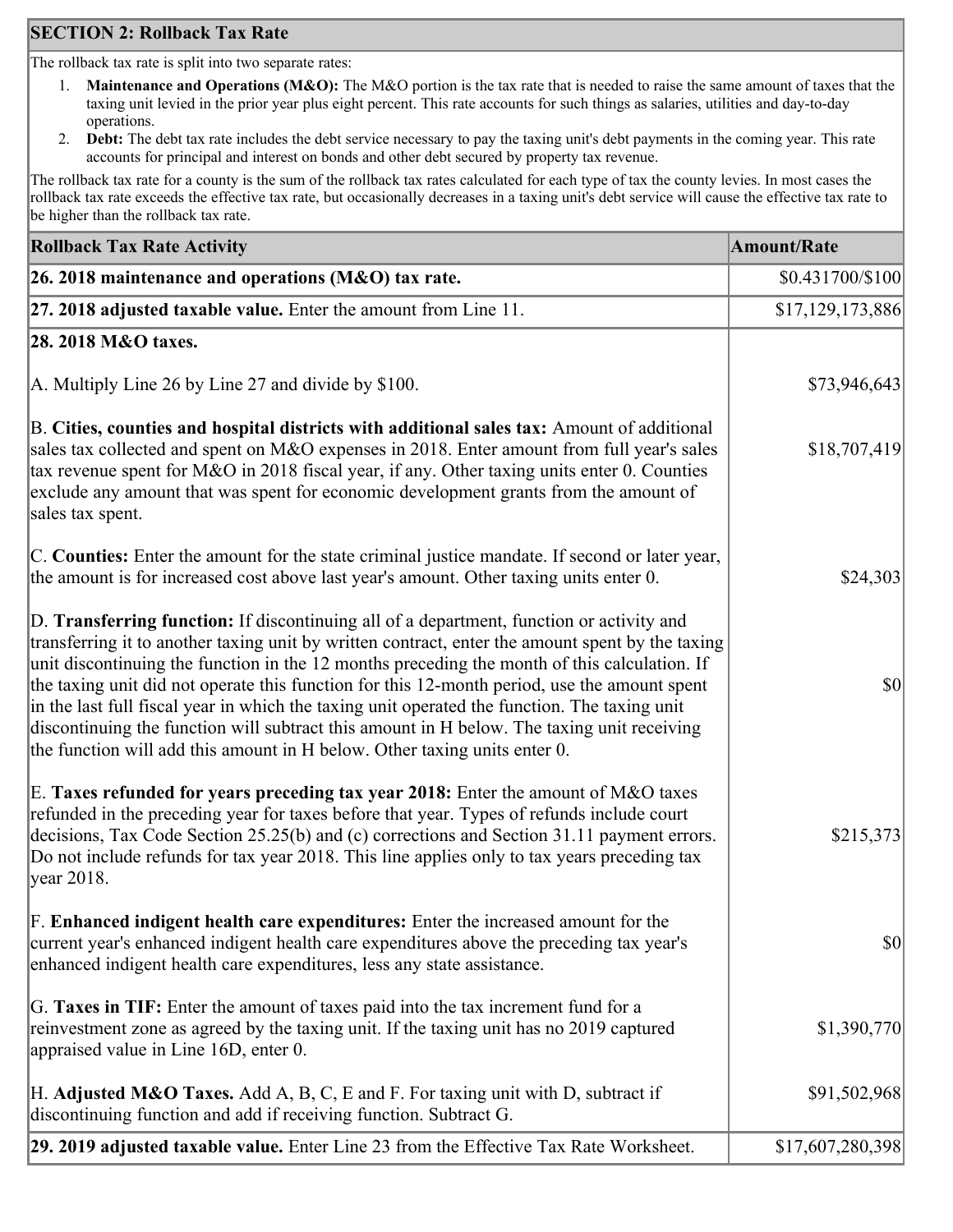| 30. 2019 effective maintenance and operations rate. Divide Line 28H by Line 29 and<br>multiply by \$100.                                                                                                                                                                                                                                                                                                                                                                                                                                                                                                                                                                                                                  | \$0.519688/\$100  |
|---------------------------------------------------------------------------------------------------------------------------------------------------------------------------------------------------------------------------------------------------------------------------------------------------------------------------------------------------------------------------------------------------------------------------------------------------------------------------------------------------------------------------------------------------------------------------------------------------------------------------------------------------------------------------------------------------------------------------|-------------------|
| $31.2019$ rollback maintenance and operation rate. Multiply Line 30 by 1.08.                                                                                                                                                                                                                                                                                                                                                                                                                                                                                                                                                                                                                                              | \$0.561263/\$100  |
| 32. Total 2019 debt to be paid with property taxes and additional sales tax revenue.<br>Debt means the interest and principal that will be paid on debts that:<br>$(1)$ are paid by property taxes,<br>$(2)$ are secured by property taxes,<br>$(3)$ are scheduled for payment over a period longer than one year and<br>$(4)$ are not classified in the taxing unit's budget as M&O expenses<br>A. Debt also includes contractual payments to other taxing units that have incurred debts on<br>behalf of this taxing unit, if those debts meet the four conditions above. Include only<br>amounts that will be paid from property tax revenue. Do not include appraisal district budget<br>payments. Enter debt amount. | \$10,201,354      |
| B. Subtract unencumbered fund amount used to reduce total debt.                                                                                                                                                                                                                                                                                                                                                                                                                                                                                                                                                                                                                                                           | \$1,118,837       |
| C. Subtract amount paid from other resources.                                                                                                                                                                                                                                                                                                                                                                                                                                                                                                                                                                                                                                                                             |                   |
| D. Adjusted debt. Subtract B and C from A.                                                                                                                                                                                                                                                                                                                                                                                                                                                                                                                                                                                                                                                                                | \$0               |
|                                                                                                                                                                                                                                                                                                                                                                                                                                                                                                                                                                                                                                                                                                                           | \$9,082,517       |
| 33. Certified 2018 excess debt collections. Enter the amount certified by the collector.                                                                                                                                                                                                                                                                                                                                                                                                                                                                                                                                                                                                                                  | \$0               |
| 34. Adjusted 2019 debt. Subtract Line 33 from Line 32D.                                                                                                                                                                                                                                                                                                                                                                                                                                                                                                                                                                                                                                                                   | \$9,082,517       |
| 35. Certified 2019 anticipated collection rate. Enter the rate certified by the collector. If<br>the rate is 100 percent or greater, enter 100 percent.                                                                                                                                                                                                                                                                                                                                                                                                                                                                                                                                                                   | 100.00%           |
| 36. 2019 debt adjusted for collections. Divide Line 34 by Line 35                                                                                                                                                                                                                                                                                                                                                                                                                                                                                                                                                                                                                                                         | \$9,082,517       |
| 37. 2019 total taxable value. Enter the amount on Line 19.                                                                                                                                                                                                                                                                                                                                                                                                                                                                                                                                                                                                                                                                | \$18,134,507,656  |
| <b>38. 2019 debt tax rate.</b> Divide Line 36 by Line 37 and multiply by \$100.                                                                                                                                                                                                                                                                                                                                                                                                                                                                                                                                                                                                                                           | \$0.050084/\$100  |
| 39. 2019 rollback tax rate. Add Lines 31 and 38.                                                                                                                                                                                                                                                                                                                                                                                                                                                                                                                                                                                                                                                                          | \$0.611347/S100   |
| 40. COUNTIES ONLY. Add together the rollback tax rates for each type of tax the county<br>levies. The total is the 2019 county rollback tax rate.                                                                                                                                                                                                                                                                                                                                                                                                                                                                                                                                                                         | $$0.611347/\$100$ |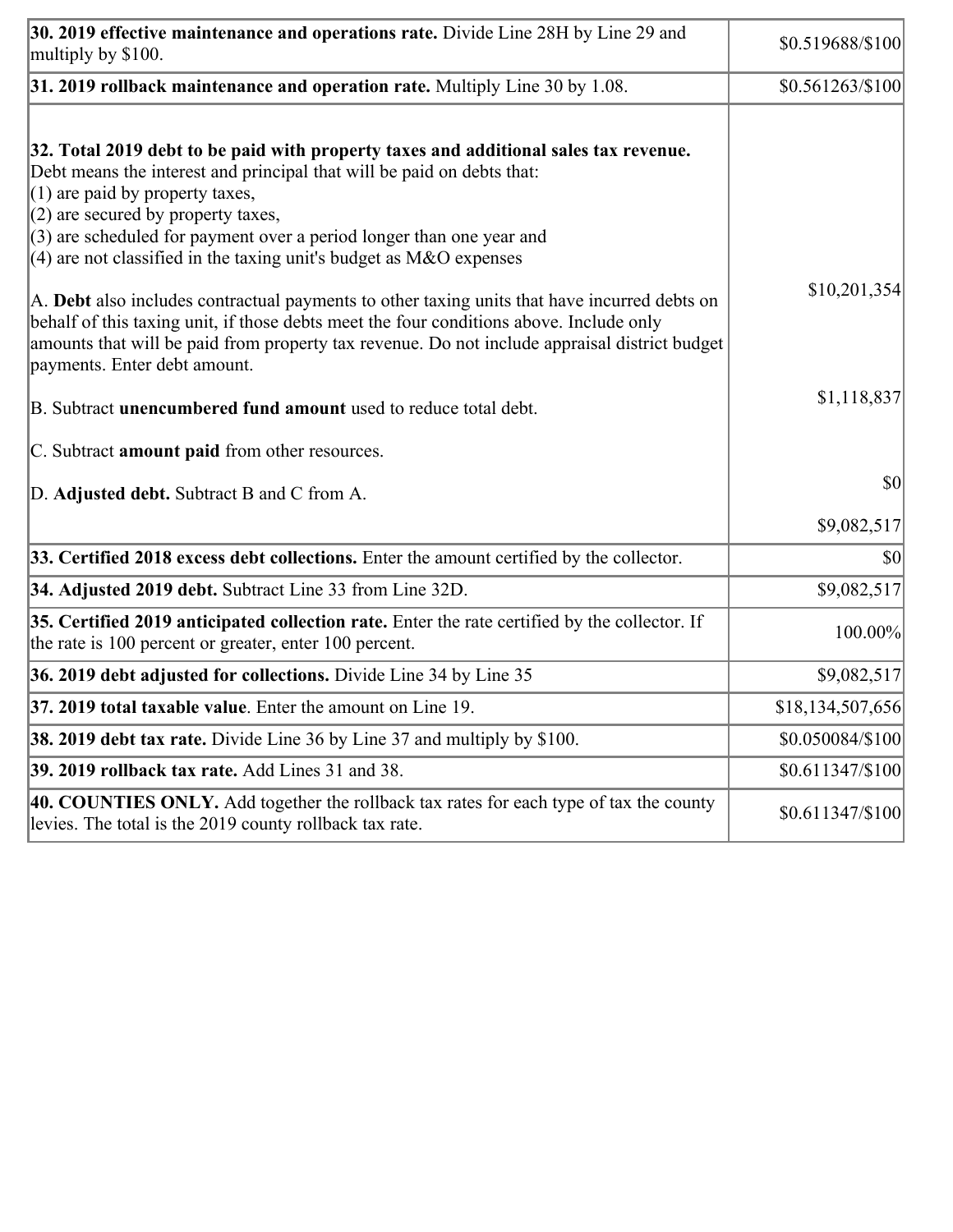# **SECTION 3: Additional Sales Tax to Reduce Property Taxes**

Cities, counties and hospital districts may levy a sales tax specifically to reduce property taxes. Local voters by election must approve imposing orabolishing the additional sales tax. If approved, the taxing unit must reduce its effective and rollback tax rates to offset the expected sales tax revenue.

This section should only be completed by a county, city or hospital district that is required to adjust its effective tax rate and/or rollback tax rate because it adopted the additional sales tax.

| <b>Activity</b>                                                                                                                                                                                                                                                                                                                                                                                                                                                                             | <b>Amount/Rate</b> |
|---------------------------------------------------------------------------------------------------------------------------------------------------------------------------------------------------------------------------------------------------------------------------------------------------------------------------------------------------------------------------------------------------------------------------------------------------------------------------------------------|--------------------|
| 41. Taxable Sales. For taxing units that adopted the sales tax in November 2018 or May<br>[2019, enter the Comptroller's estimate of taxable sales for the previous four quarters. <sup>20</sup><br>Estimates of taxable sales may be obtained through the Comptroller's Allocation Historical<br><b>Summary</b> webpage. Taxing units that adopted the sales tax before November 2018, skip this<br>line.                                                                                  | $\vert$ \$0        |
| 42. Estimated sales tax revenue. Counties exclude any amount that is or will be spent for<br>economic development grants from the amount of estimated sales tax revenue. <sup>21</sup> Taxing<br>units that adopted the sales tax in November 2018 or in May 2019.<br>Multiply the amount on Line 41 by the sales tax rate (.01, .005 or .0025, as applicable) and<br>multiply the result by .95. <sup>22</sup><br> - or -<br>Taxing units that adopted the sales tax before November 2018. | \$18,707,419       |
| Enter the sales tax revenue for the previous four quarters. Do not multiply by .95.<br>43. 2019 total taxable value. Enter the amount from Line 37 of the Rollback Tax Rate<br>Worksheet.                                                                                                                                                                                                                                                                                                   | \$18,134,507,656   |
| 44. Sales tax adjustment rate. Divide Line 42 by Line 43 and multiply by $$100$ .                                                                                                                                                                                                                                                                                                                                                                                                           | \$0.103160/\$100   |
| 45. 2019 effective tax rate, unadjusted for sales tax. <sup>23</sup> Enter the rate from Line 24 or 25,<br>as applicable, on the Effective Tax Rate Worksheet.                                                                                                                                                                                                                                                                                                                              | \$0.465318/\$100   |
| 46. 2019 effective tax rate, adjusted for sales tax. Taxing units that adopted the sales tax in<br>November 2018 or in May 2019. Subtract Line 44 from Line 45. Skip to Line 47 if you<br>adopted the additional sales tax before November 2018.                                                                                                                                                                                                                                            | \$0.465318/\$100   |
| 47. 2019 rollback tax rate, unadjusted for sales tax. <sup>24</sup> Enter the rate from Line 39 or 40,<br>as applicable, of the Rollback Tax Rate Worksheet.                                                                                                                                                                                                                                                                                                                                | \$0.611347/\$100   |
| 48. 2019 rollback tax rate, adjusted for sales tax. Subtract Line 44 from Line 47.                                                                                                                                                                                                                                                                                                                                                                                                          | \$0.508187/\$100   |

<sup>17</sup>Tex. Tax Code Section 26.012(17)

<sup>18</sup>Tex. Tax Code Section 26.04(c)

<sup>19</sup>Tex. Tax Code Section 26.04(d)

 $20$ Tex. Tax Code Section 26.041(d)

<sup>21</sup>Tex. Tax Code Section  $26.041(i)$ 

 $22$ Tex. Tax Code Section 26.041(d)

 $23$ Tex. Tax Code Section 26.04(c)  $24$ Tex. Tax Code Section 26.04(c)